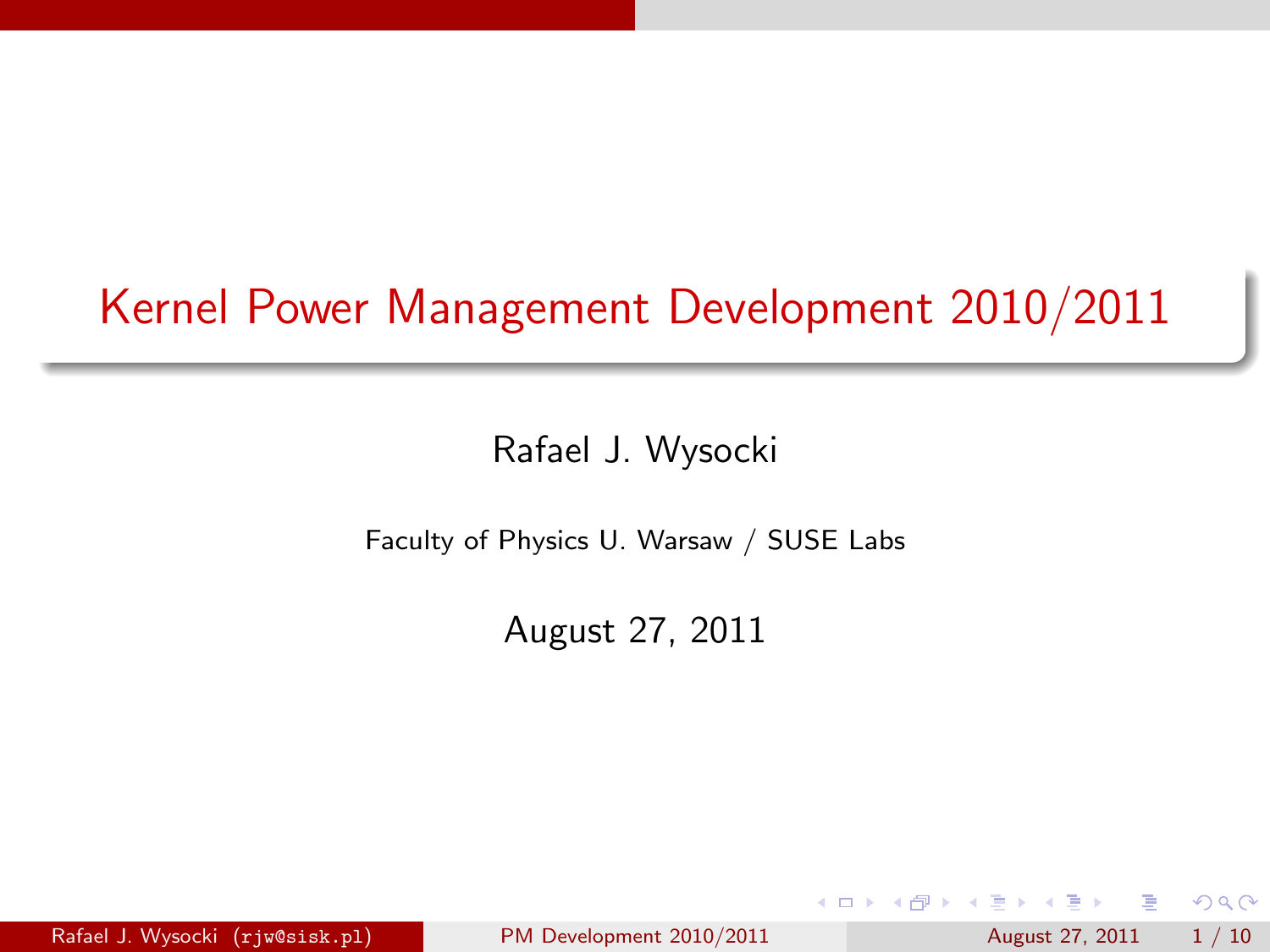#### $2.6.35 - present$

- 5 major kernel releases, 1 pending.
- Multiple important changes.
- Lots of fixes.
- Substantial amount of new code.
- Increased number of developers involved.

 $\Omega$ 

 $\mathcal{A} \cap \mathbb{P} \rightarrow \mathcal{A} \supseteq \mathcal{A} \rightarrow \mathcal{A} \supseteq \mathcal{A}$ 

4 0 8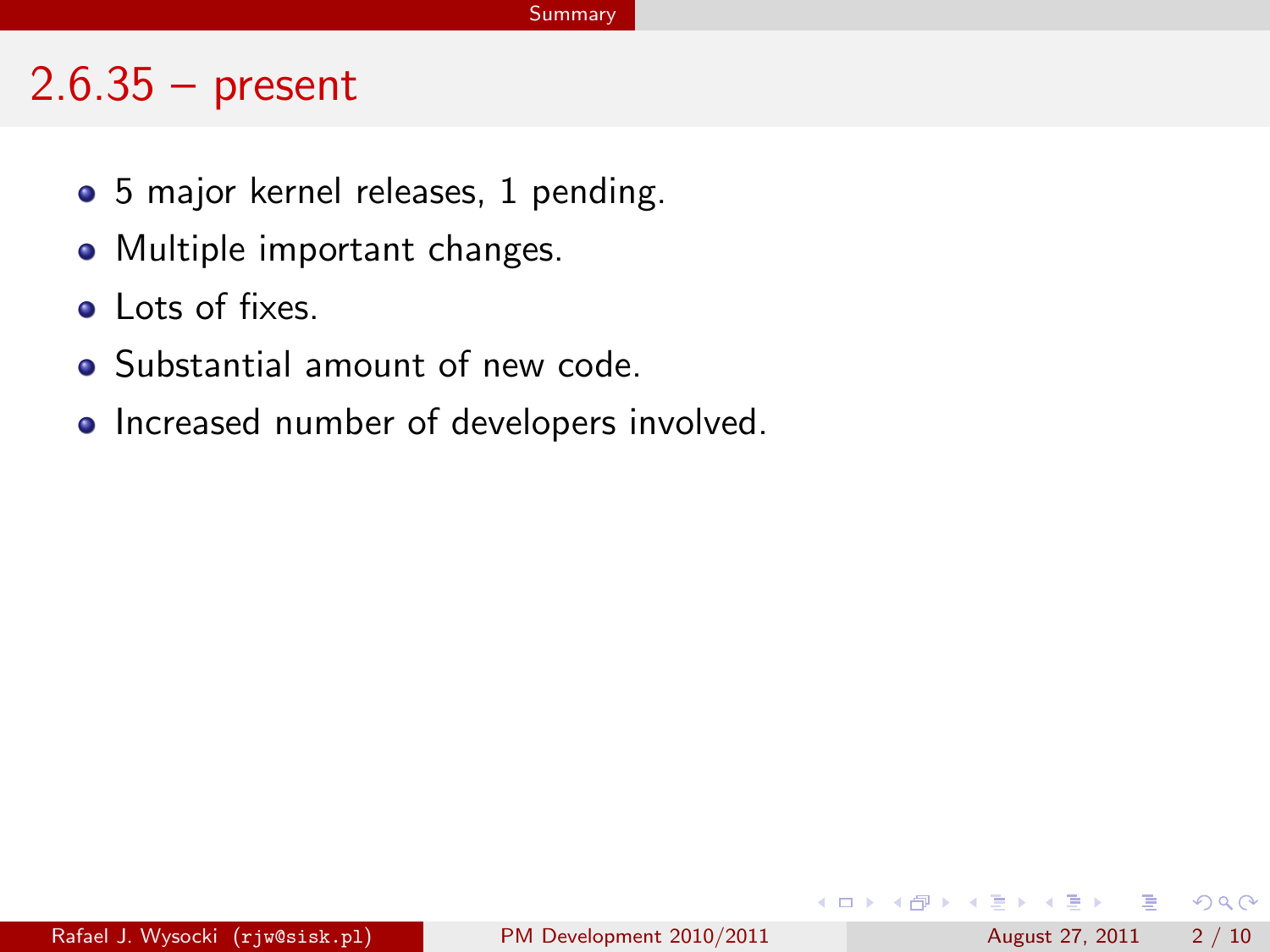#### $2.6.35 - 2.6.36$

- Workqueues freezing rework.
- Consolidation/rework of ACPI system suspend/resume.
- Continuation of ACPI GPEs handling rework related to runtime PM.
- Disabling ASPM for systems we aren't given control of via \_OSC.
- ACPI procfs interface rework/removal.
- Rework of ACPI \_ OSC handling for PCI Express root complexes.
- Mechanism to prevent OOM from happening during hibernate memory preallocation.
- **•** Assorted fixes.

 $=$   $\Omega$ 

イロト イ押ト イヨト イヨト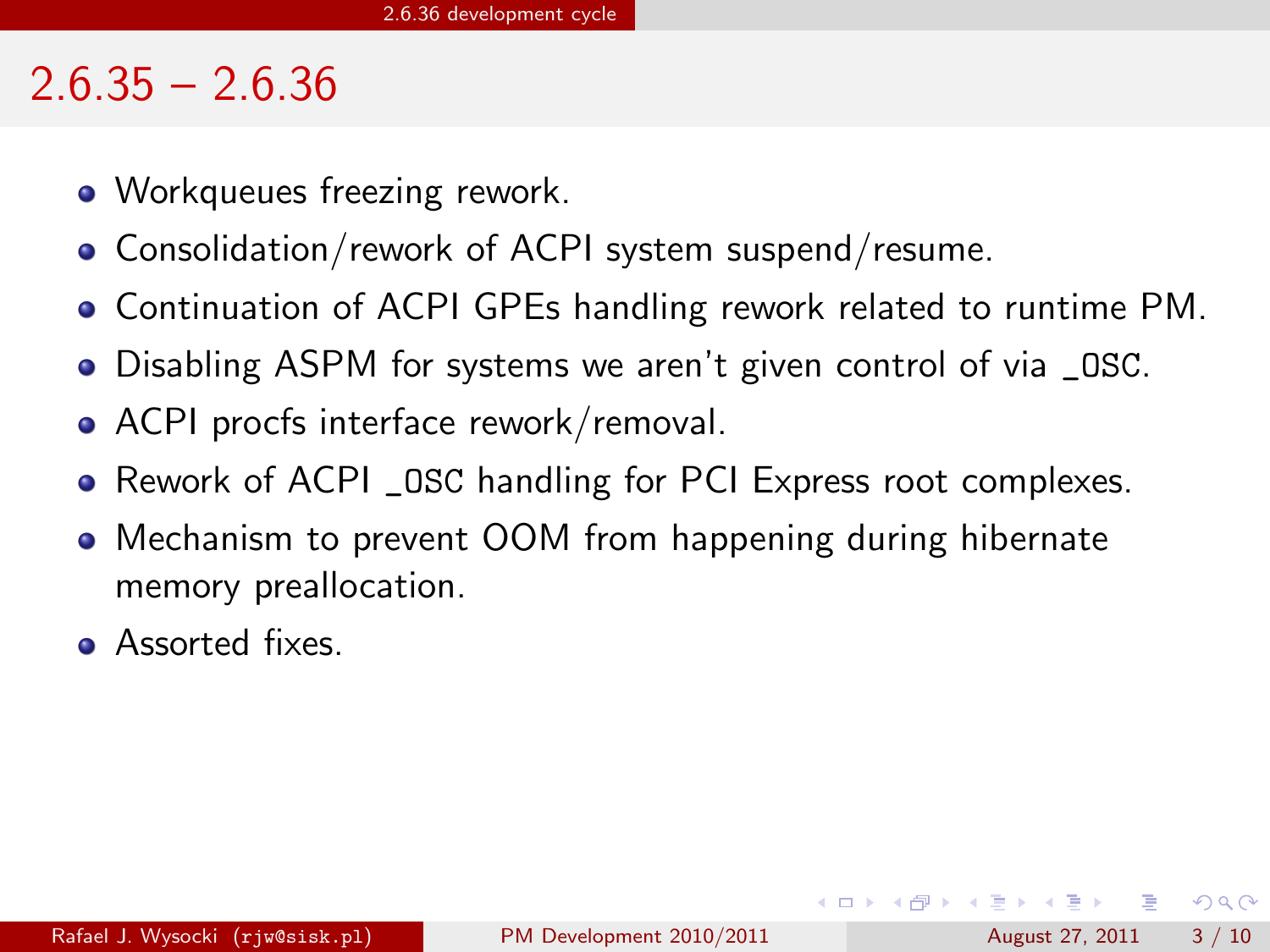### $2.6.36 - 2.6.37$

- Empty generic runtime PM callbacks.
- Hibernate image compression for in-kernel hibernation.
- Default hibernate image size depends on RAM size (image size autotuning).
- **Introduction of struct wakeup\_source and wakeup events** statistics.
- Runtime PM core rework and introduction of autosuspend.
- **•** Introduction for OPP core code.
- PME status polling for legacy PCI devices.
- ACPI power resources reference counting fixes.
- Devices allowed to be removed during late suspend and early resume.
- Assorted fixes.

Rafael J. Wysocki  $(r)$ iw@sisk.pl) [PM Development 2010/2011](#page-0-0) August 27, 2011 4 / 10

**KOD KARD KED KED B YOUR**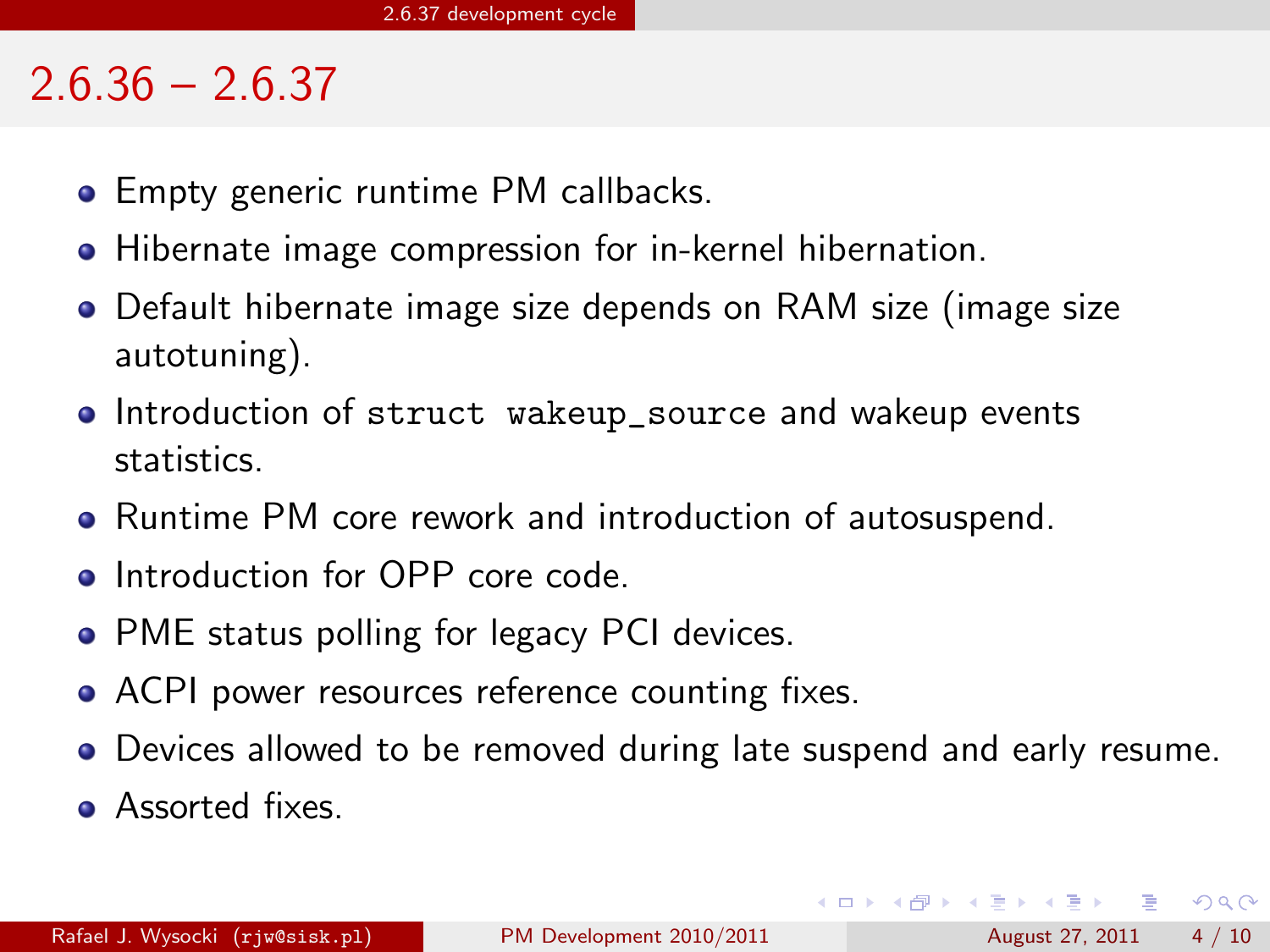#### $2.6.37 - 2.6.38$

- Disabling of PCIe ASPM if BIOS asks us to (famous "*Phoronix* regression").
- Clearing of PCIe Root PME Status bits early during system resume.
- Synchronous runtime PM interface for interrupt handlers.
- Different list of devices used for each stage of device suspend.
- pm\_generic\_ operations prototype.
- Initial suspend trace point calls for perf.
- Rework of the ACPI NVS handling.
- Rework of the handling of ACPI power resources.
- Call ACPI \_OSC once per root bridge.
- **•** Assorted fixes.

 $\Omega$ 

イロト イ押ト イヨト イヨト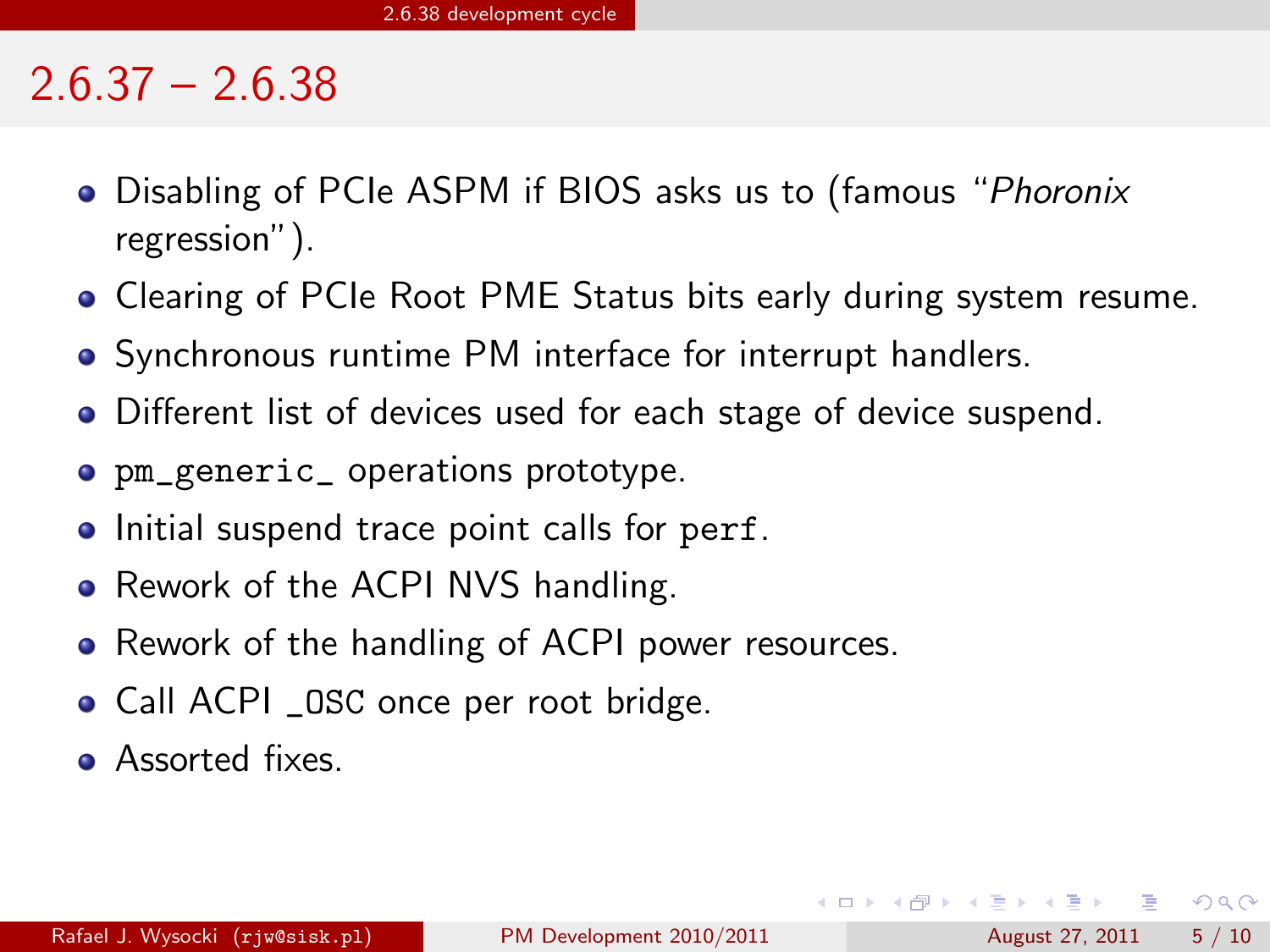### $2.6.38 - 2.6.39$

- Use existing ACPI iomaps for NVS save/restore.
- Wakeup sysfs files are not created for devices that cannot wake up.
- CONFIG\_PM depends on (CONFIG\_PM\_SLEEP || CONFIG\_PM\_RUNTIME).
- Preliminary support for device power domains.
- System-wide PM and runtime PM treat subsystems consistently.
- Introduction of struct syscore ops for core subsystems PM.
- Removal of deprecated sysfs cpufreq file sampling\_rate\_max and per-cpu ondemand/conservative sysfs files.
- Report ASPM support to BIOS if not disabled from command line.
- Disabling of ASPM when \_OSC control is not granted for PCIe.
- Backlight handling rework.
- $\bullet$  Introduction of CONFIG\_HIBERNATE\_CALLBACKS.
- **•** Assorted fixes.

Rafael J. Wysocki  $(r)$ iw@sisk.pl) [PM Development 2010/2011](#page-0-0) August 27, 2011 6 / 10

 $\equiv$   $\cap$   $\alpha$ 

メロメ メ都 メメ きょくきょ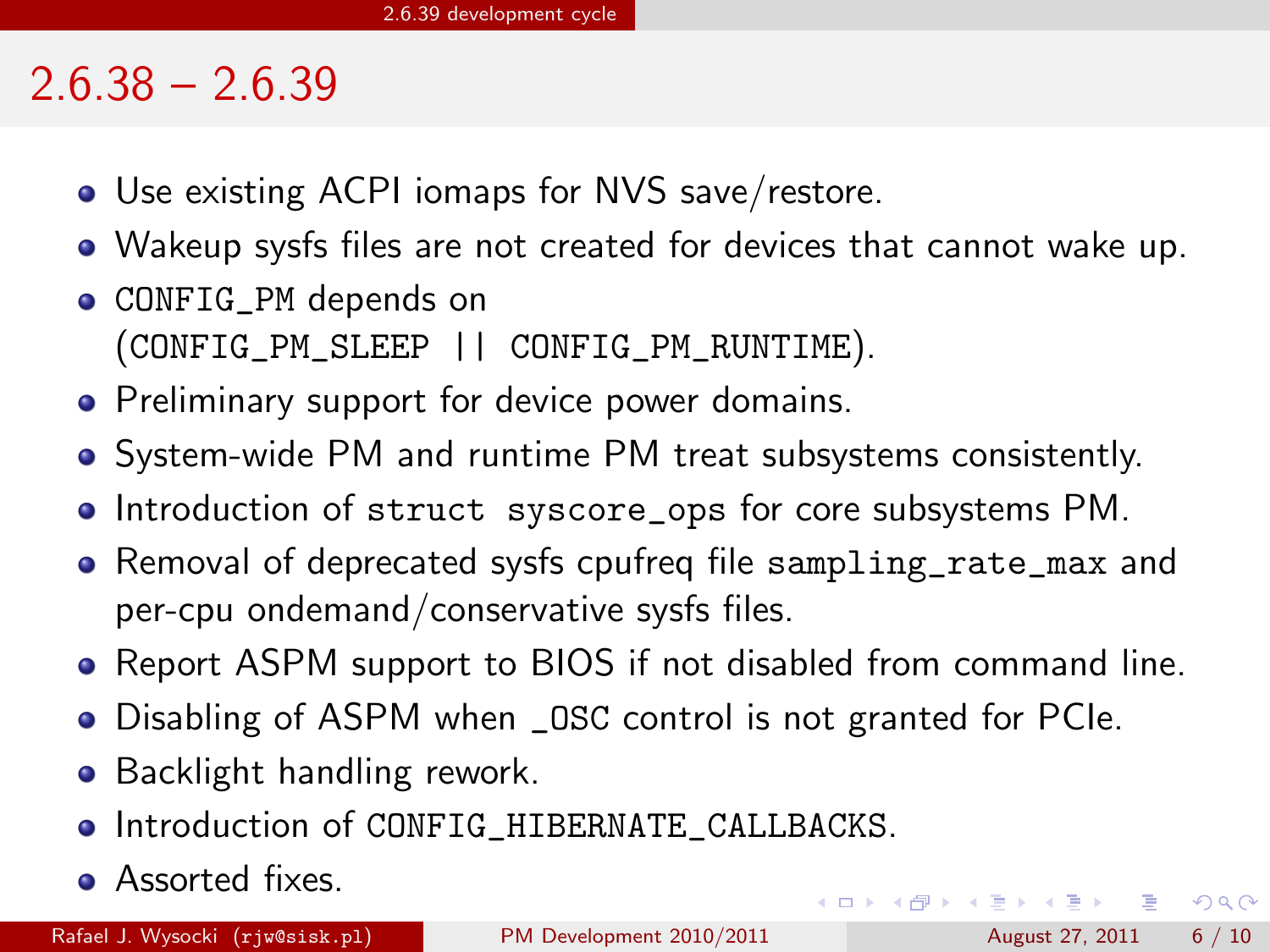### $2.6.39 - 3.0$

- **•** Power domain callbacks take precedence over subsystem ones.
- Subsystem data field added to struct dev\_pm\_info.
- Introduction of generic clock manipulation rountines for runtime PM.
- **•** cpufreq re-creates sysfs directory and symlinks during CPU hotplug.
- cpufreq uses dynamic debug instead of custom infrastructure.
- Removal of sysdev suspend, resume and shutdown operations.
- Freezer uses SMP barriers (instead of generic memory barriers).
- Removal of acpi\_sleep=s4\_nonvs.
- Introduction of hibernate sysfs knob to control size of memory for drivers.
- **•** Assorted fixes.

 $QQ$ 

イロト イ部 トイヨ トイヨト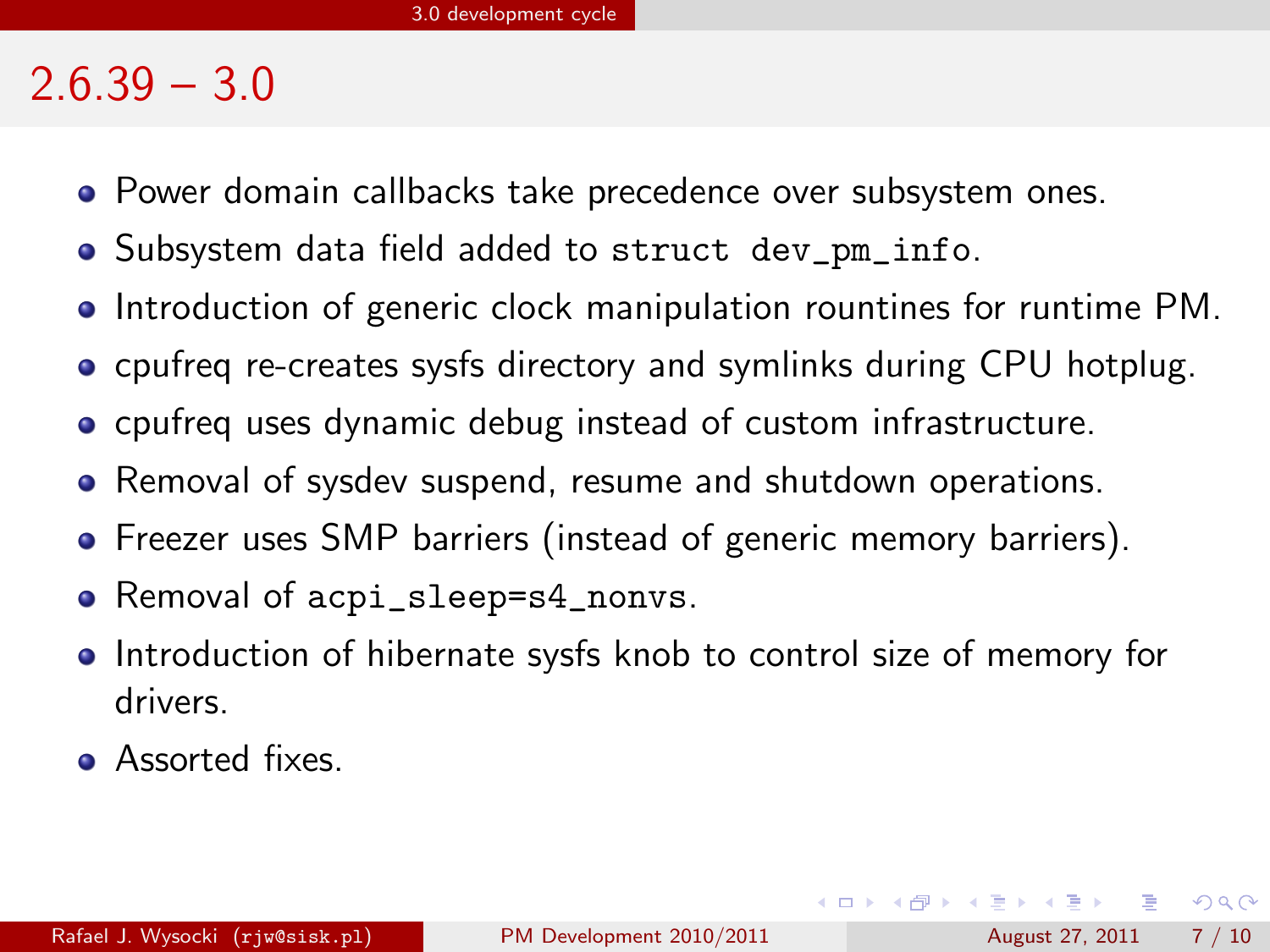### $3.0 -$  present

- struct dev\_power\_domain renamed to struct dev\_pm\_domain.
- Preliminary support for generic I/O PM domains.
- Generic I/O PM domains used on SH7372.
- Introduction of generic "noirq" callback routines for subsystems.
- Race conditions between runtime PM and system sleep limited.
- cpufreq code reorganization.
- ACPI battery fixes and improvements.
- cpuidle doesn't depend on pm\_idle.
- pm\_runtime\_put\_sync() allowed to be called from interrupts off context.
- **•** Assorted fixes.

**KOD KARD KED KED B YOUR**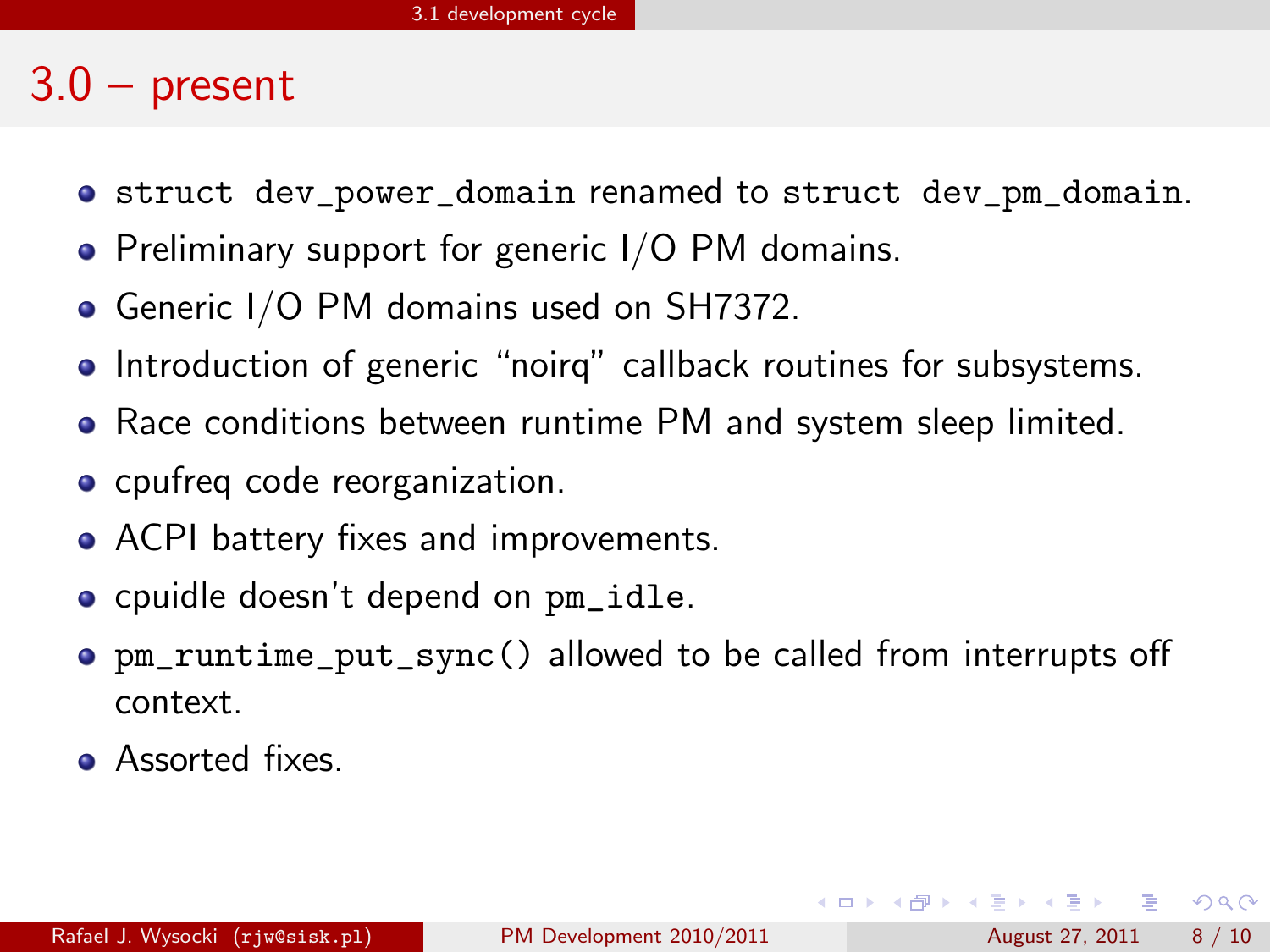## 3.2 material

- Multiple master domains allowed for generic PM domains.
- Per-device PM QoS.
- **•** Freezer update.
- might\_sleep() added to runtime PM helpers.
- New macro to test for runtime PM events.
- **•** Storage keys in hibernation image on s390.
- Statistics debugfs file for suspend to RAM.
- Clock-related PM definitions and headers moved to separate file.
- Reference counting for power.subsys\_data.

 $\equiv$ 

 $QQ$ 

 $\mathcal{A} \cap \mathbb{P} \rightarrow \mathcal{A} \supseteq \mathcal{A} \rightarrow \mathcal{A} \supseteq \mathcal{A}$